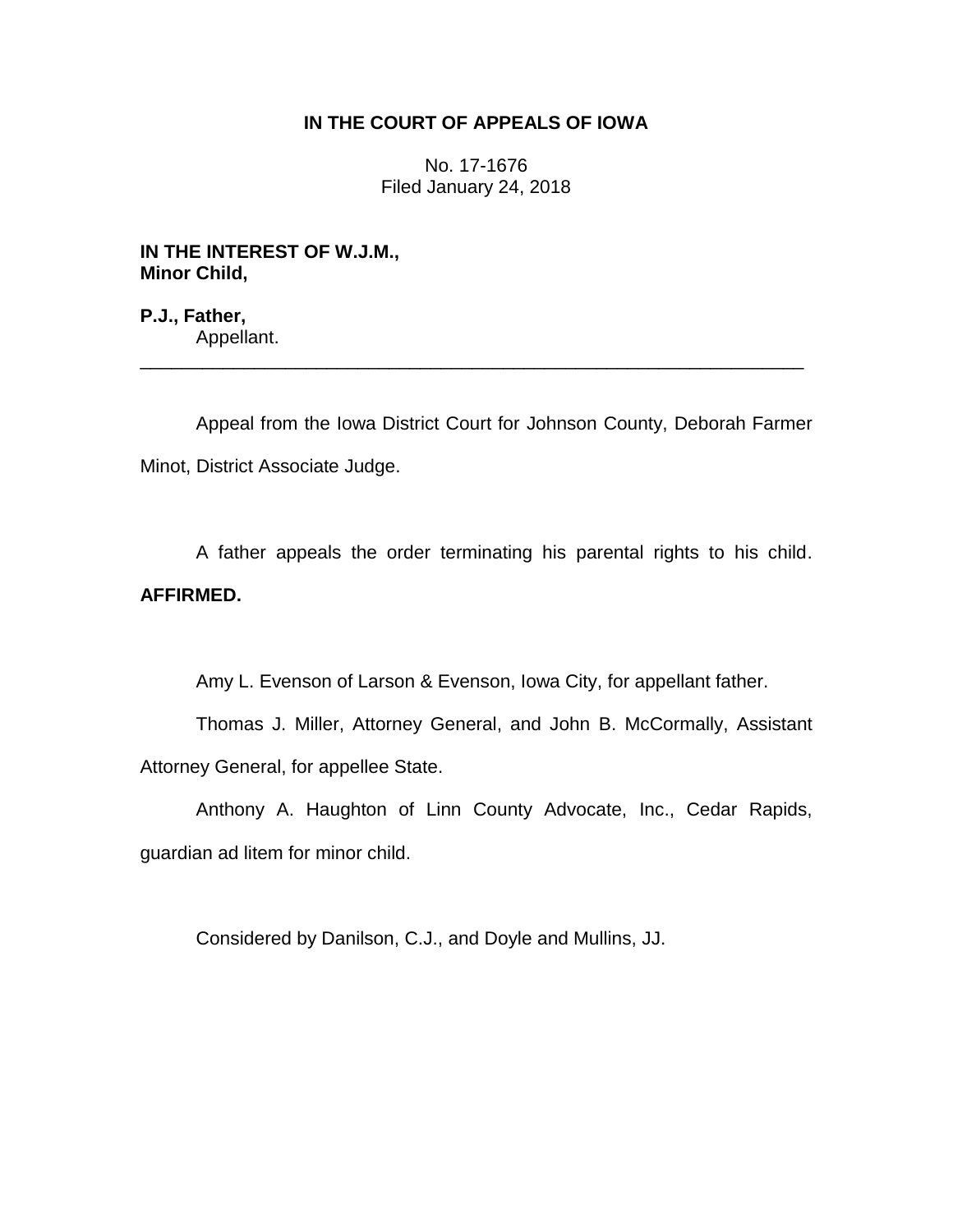## **DOYLE, Judge.**

A father appeals the order terminating his parental rights to his child under Iowa Code section  $232.116(1)(g)$ , (h), and (o)  $(2017)$ . The father does not challenge the evidence establishing the statutory grounds for termination. He instead contends that termination of his parental rights is not in the child's best interest. We review his claim de novo. *See In re A.M*., 843 N.W.2d 100, 110 (Iowa 2014).

The father's sole allegation on appeal is that termination is not in the child's best interest because a relative "is willing to assume legal custody of the child under Iowa Code section 232.116(3)(a)." Section 232.116(3)(a) states that the court "need not terminate the relationship between the parent and child if the court finds . . . [a] relative has legal custody of the child." However, because the child is not in the legal custody of a relative, section 232.116(3)(a) does not apply. *See id.* at 113 (finding section 232.116(3)(a) inapplicable because the child was not in the legal custody of a relative at the time of termination). We instead consider the father's claim under the best-interest provision of section 232.116(2), which requires that the court "give primary consideration to the child's safety, to the best placement for furthering the long-term nurturing and growth of the child, and to the physical, mental, and emotional condition and needs of the child" in determining whether to terminate parental rights. *See In re P.L.*, 778 N.W.2d 33, 37 (Iowa 2010) (stating the court "should base its best-interest determination on the legislative requirements contained in section 232.116(2)").

In considering a child's best interest, we note that the need for a permanent home is of primary importance. *See In re J.E*., 723 N.W.2d 793, 802 (Iowa 2006)